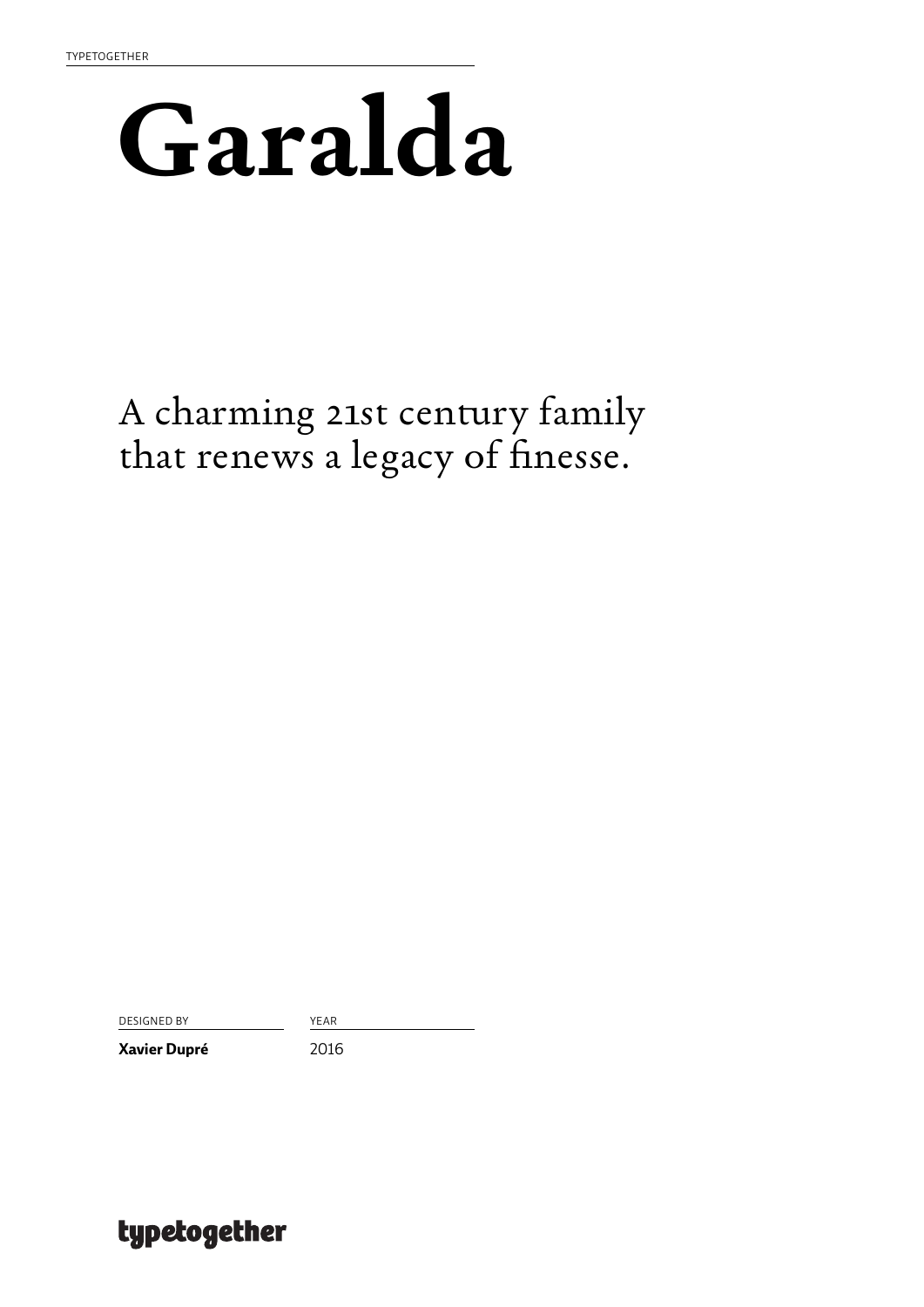Type designer Xavier Dupré's Garalda is a charming 21st century family that renews a legacy of finesse. As paragraphs on a page, Garalda's overall impression is of a workaday personality, committed to the main purpose of the job: easy long-form reading. But setting it in display sizes proves something different: this reinvented Garamond is anything but basic.

The Garalda story begins with the serendipitous finding of a book typeset in a rare Garalde, called Tory-Garamond, with which Dupré was not immediately familiar. This Garamond was used in bibliophile books in the decades surrounding 1920, but after that it became déclassé for an unknown reason.

Dupré found the italic styles especially charming and discovered the family was probably the mythical Ollière Garamond cut from 1914. He obtained low resolution scans of the typeface and used them, rather than high resolution scans, as the basis for his new type family. This allowed Dupré the mental freedom to experiment and remix as he saw fit, culminating in a contemporary family with heritage.

As seen in the simplistic rectangular serifs, Garalda

STYLES

Regular *Italic* Medium *Medium Italic* DemiBold *DemiBold Italic* **Bold** *Bold Italic*

is a humanist slab serif, but with a mix of angles and curves to give the classic shapes a fresh, unorthodox feeling. While almost invisible in paragraph text, these produce a graphic effect in display work.

The set of ligatures in the roman and italics lend themselves to unique display use, such as creating lovely logotypes. In the italics, some swashes inspired by different historic Garamonds are included, sometimes breaking their curves to be more captivating. Just look at how the italic '\*-s' ligatures create 's' with a cursive formation rather than merely a flowing slant. And how the roman 'g' link swings as wide as a trainer's whip. These are all balanced by squared serifs in the roman to keep an overall mechanised regularity.

The Garalda family comes in eight styles, includes some of the original arrows and ornaments, and speaks multiple languages for all typesetting needs, from pamphlets to fine book printing. The complete Garalda family, along with our entire catalogue, has been optimised for today's varied screen uses.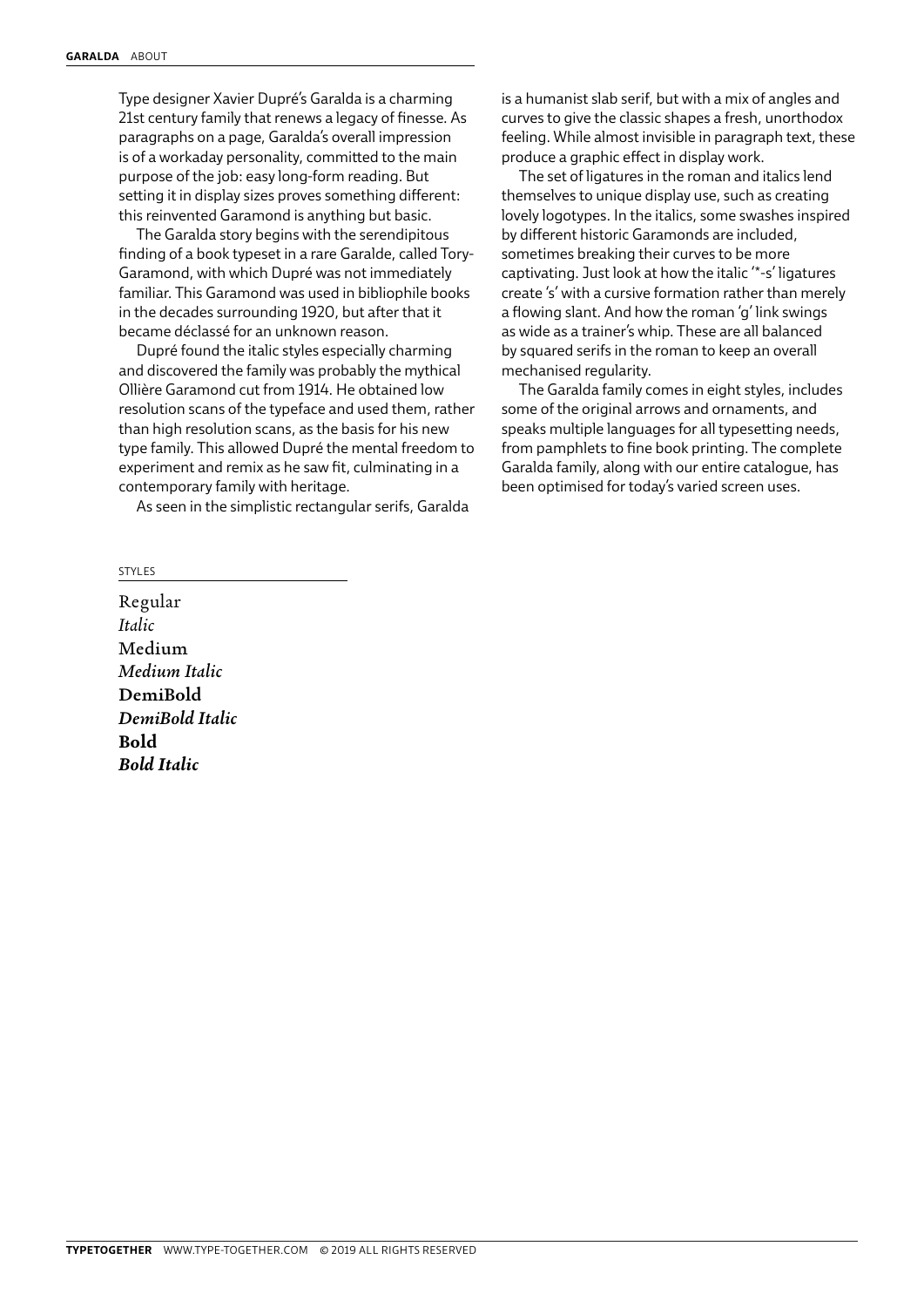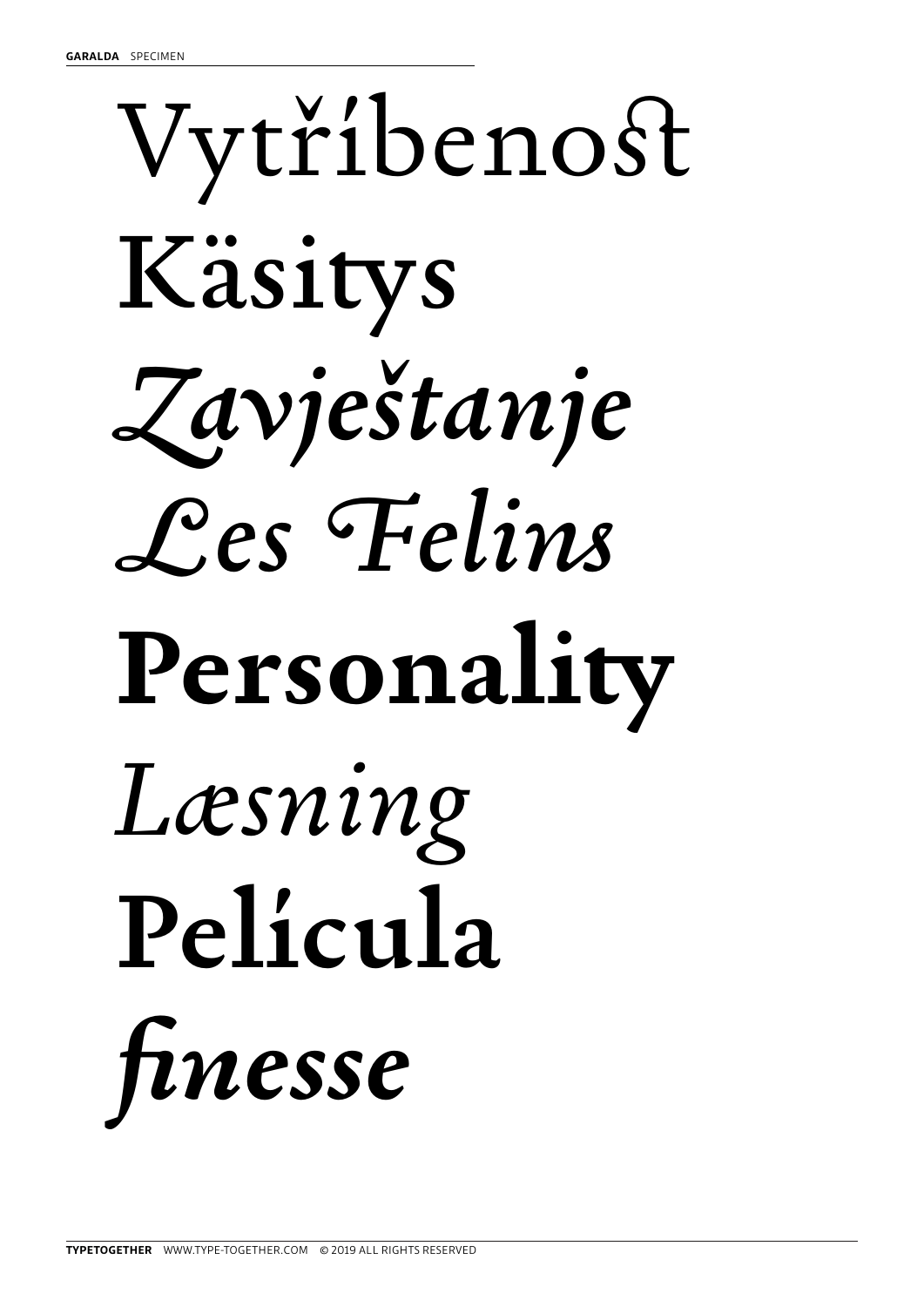# **retro**modern *flash!*

*Co o vás říká oblíbená barva? Červená vyjadřuje smyslnost, bílá citlivost*

5 Donnington Gardens . Reading . RG1 5LY

CDCDCDEDCDCDCDCDEDCDCDEDCDCDCDCDCDCDEDCDCDCDCDEDCDCDE

## *Renaissance*

Capable clean room helps nasa *Langley Robot* explore frontiers of materials science

**●※ Du côté d'Orouët, 1973 第** 

A charming 21st century family that renews a legacy of finesse

### Paris→Timbuktu 3,597.38km

**泰字<del>藤字康字康字康字康字康字康字康字康字康字康字康字康字康字康字康字康字</del>康字** 

### $\blacksquare$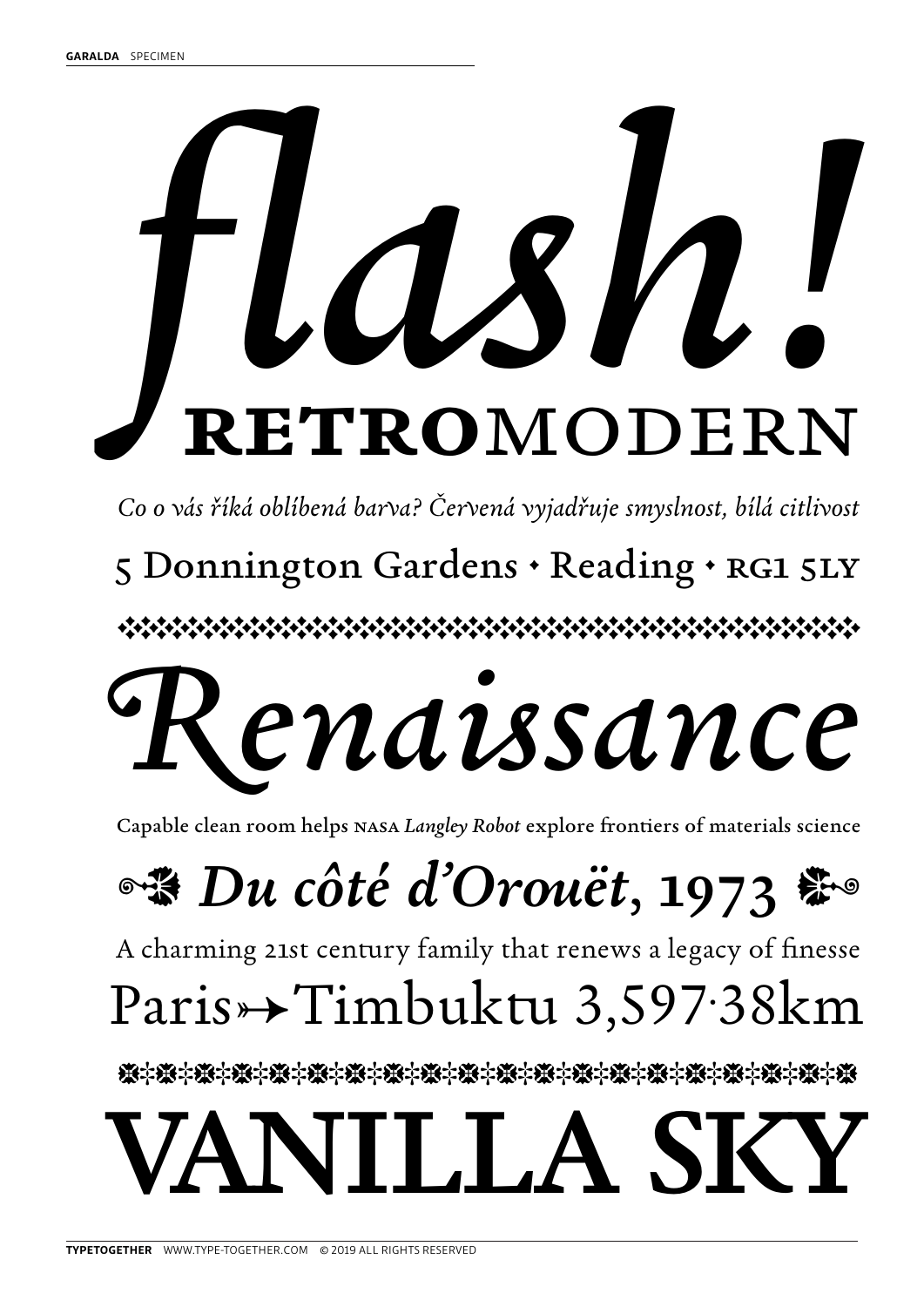REGULAR 25/30PT

And now I was on my journey, *in a pair of thick boots* and with a hazel stick in my

MEDIUM 25/30PT

And now I was on my journey, *in a pair of thick boots* and with a hazel stick in my

DEMIBOLD 25/30PT

And now I was on my journey, *in a pair of thick boots* and with a hazel stick in my

BOLD 25/30PT

**And now I was on my journey,** *in a pair of thick boots* **and with a hazel stick in my**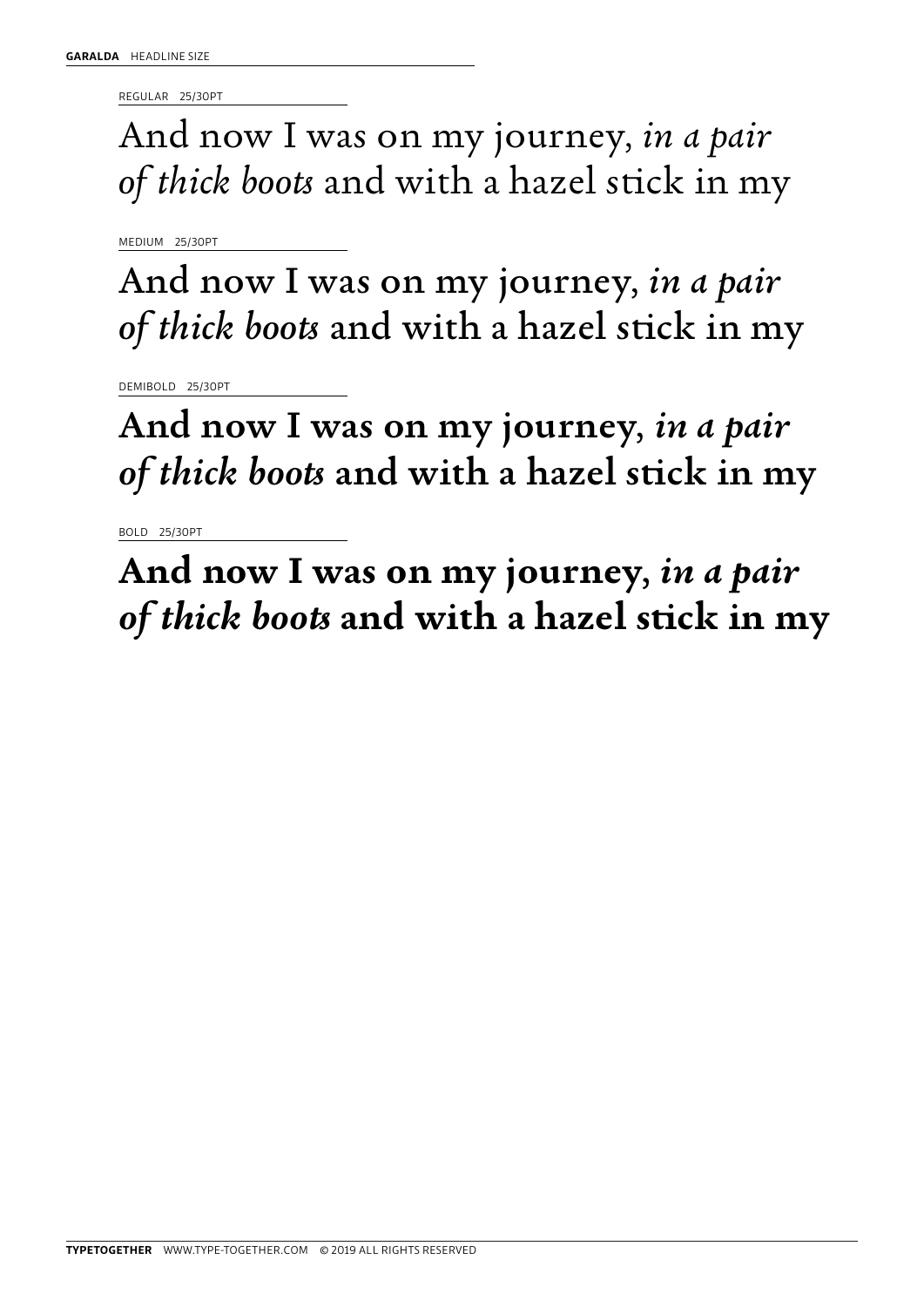REGULAR 18/22PT

Whenever Henry Wilt took the dog for a walk, or, to be more accurate, *when the dog took him*, or, to be exact, when Mrs Wilt told them both *to go and take themselves out of the house* so that she could do her *yoga exercises*, he always took

MEDIUM 18/22PT

Whenever Henry Wilt took the dog for a walk, or, to be more accurate, *when the dog took him,* or, to be exact, when Mrs Wilt told them both t*o go and take themselves out of the house* so that she could do her *yoga exercises,* he always took

DEMIBOLD 18/22PT

Whenever Henry Wilt took the dog for a walk, or, to be more accurate, *when the dog took him,* or, to be exact, when Mrs Wilt told them both to go *and take themselves out of the house* so that she could do her *yoga exercises,* he always took

### BOLD 18/22PT

**Whenever Henry Wilt took the dog for a walk, or, to be more accurate,** *when the dog took him,* **or, to be exact, when Mrs Wilt told them both** *to go and take themselves out of the house* **so that she could do her** *yoga exercises,* **he always took**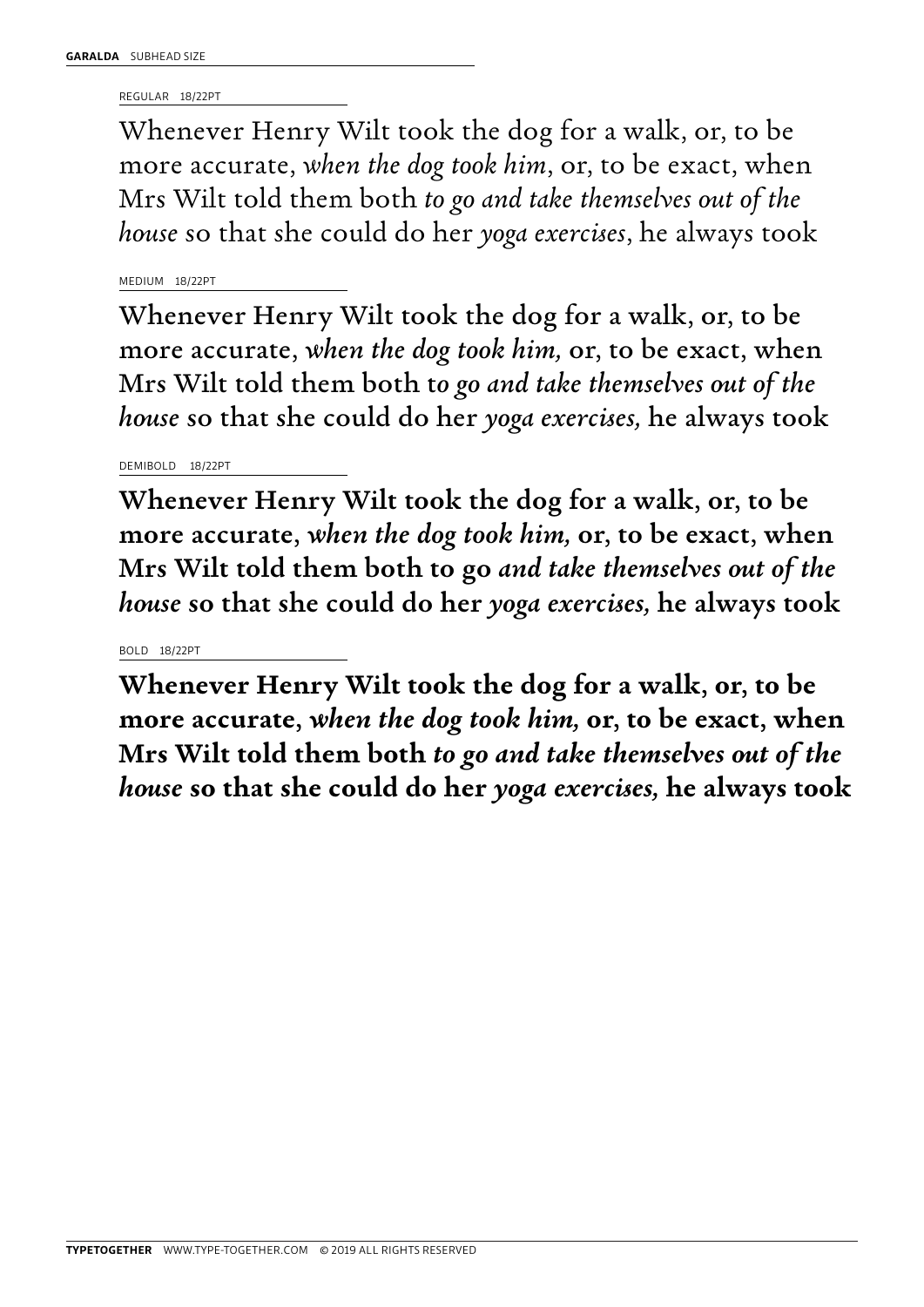### REGULAR 10/13PT

As might have been foreseen, Franconia proved to be an excellent place in which to study the difficult family of *flycatchers*. All our common eastern Massachusetts species were present — the *kingbird*, the *phoebe*, the *wood pewee*, and the *least flycatcher* — and with them the *crested flycatcher* (not common), the *olivesided*, the *traill*, and the *yellow-bellied*. The *phoebe-like* cry of the *traill* was to be heard constantly from the hotel piazza. The *yellow-bellied* seemed to be confined to deep and rather swampy woods in the valley, and to the mountain-side forests; being most numerous

### MEDIUM 10/13PT

As might have been foreseen, Franconia proved to be an excellent place in which to study the difficult family of *flycatchers*. All our common eastern Massachusetts species were present — the *kingbird*, the *phoebe,* the *wood pewee,* and the *least flycatcher* and with them the *crested flycatcher* (not common), the *olive-sided,* the *traill*, and the *yellow-bellied.* The *phoebe-like* cry of the *traill* was to be heard constantly from the hotel piazza. The *yellow-bellied* seemed to be confined to deep and rather swampy woods in the valley, and to the mountain-side forests; being most

### DEMIBOLD 10/13PT

As might have been foreseen, Franconia proved to be an excellent place in which to study the difficult family of *flycatchers*. All our common eastern Massachusetts species were present — the *kingbird,* the *phoebe,* the *wood pewee,* and the *least flycatcher* and with them the *crested flycatcher* (not common), the *olive-sided,* the *traill,* and the *yellow-bellied.* The *phoebe-like* cry of the *traill* was to be heard constantly from the hotel piazza. The *yellow-bellied* seemed to be confined to deep and rather swampy woods in the valley, and to the mountain-side forests; be-

### BOLD 10/13PT

**As might have been foreseen, Franconia proved to be an excellent place in which to study the difficult family of** *flycatchers***. All our common eastern Massachusetts species were present — the** *kingbird,* **the** *phoebe,* **the** *wood pewee,* **and the** *least flycatcher* **— and with them the** *crested flycatcher* **(not common), the** *olive-sided,* **the** *traill***, and the** *yellow-bellied.* **The** *phoebe-like* **cry of the** *traill* **was to be heard constantly from the hotel piazza. The** *yellow-bellied* **seemed to be confined to deep and rather swampy woods in the valley, and to the mountain-side** 

### REGULAR 12/15PT

As might have been foreseen, Franconia proved to be an excellent place in which to study the difficult family of *flycatchers*. All our common eastern Massachusetts species were present — the *kingbird*, the *phoebe*, the *wood pewee*, and the *least flycatcher* — and with them the *crested flycatcher* (not common), the *olive-sided*, the *traill*, and the *yellowbellied*. The *phoebe-like* cry of the *traill* was to be heard constantly from the hotel piazza.

### MEDIUM 12/15PT

As might have been foreseen, Franconia proved to be an excellent place in which to study the difficult family of *flycatchers*. All our common eastern Massachusetts species were present — the *kingbird,* the *phoebe*, the *wood pewee,* and the *least flycatcher* and with them the *crested flycatcher* (not common), the *olive-sided,* the *traill*, and the *yellow-bellied.* The *phoebe-like* cry of the *traill* was to be heard constantly from the hotel

### DEMIBOLD 12/15PT

As might have been foreseen, Franconia proved to be an excellent place in which to study the difficult family of *flycatchers*. All our common eastern Massachusetts species were present — the *kingbird,* the *phoebe,*  the *wood pewee,* and the *least flycatcher* and with them the *crested flycatcher* (not common), the *olive-sided,* the *traill*, and the *yellow-bellied.* The *phoebe-like* cry of the *traill* was to be heard constantly from the

### BOLD 12/15PT

**As might have been foreseen, Franconia proved to be an excellent place in which to study the difficult family of** *flycatchers.* **All our common eastern Massachusetts species were present — the** *kingbird,* **the** *phoebe,* **the** *wood pewee,* **and the** *least flycatcher* **— and with them the** *crested flycatcher* **(not common), the** *olive-sided,* **the** *traill***, and the** *yellow-bellied.* **The** *phoebelike* **cry of the** *traill* **was to be heard con-**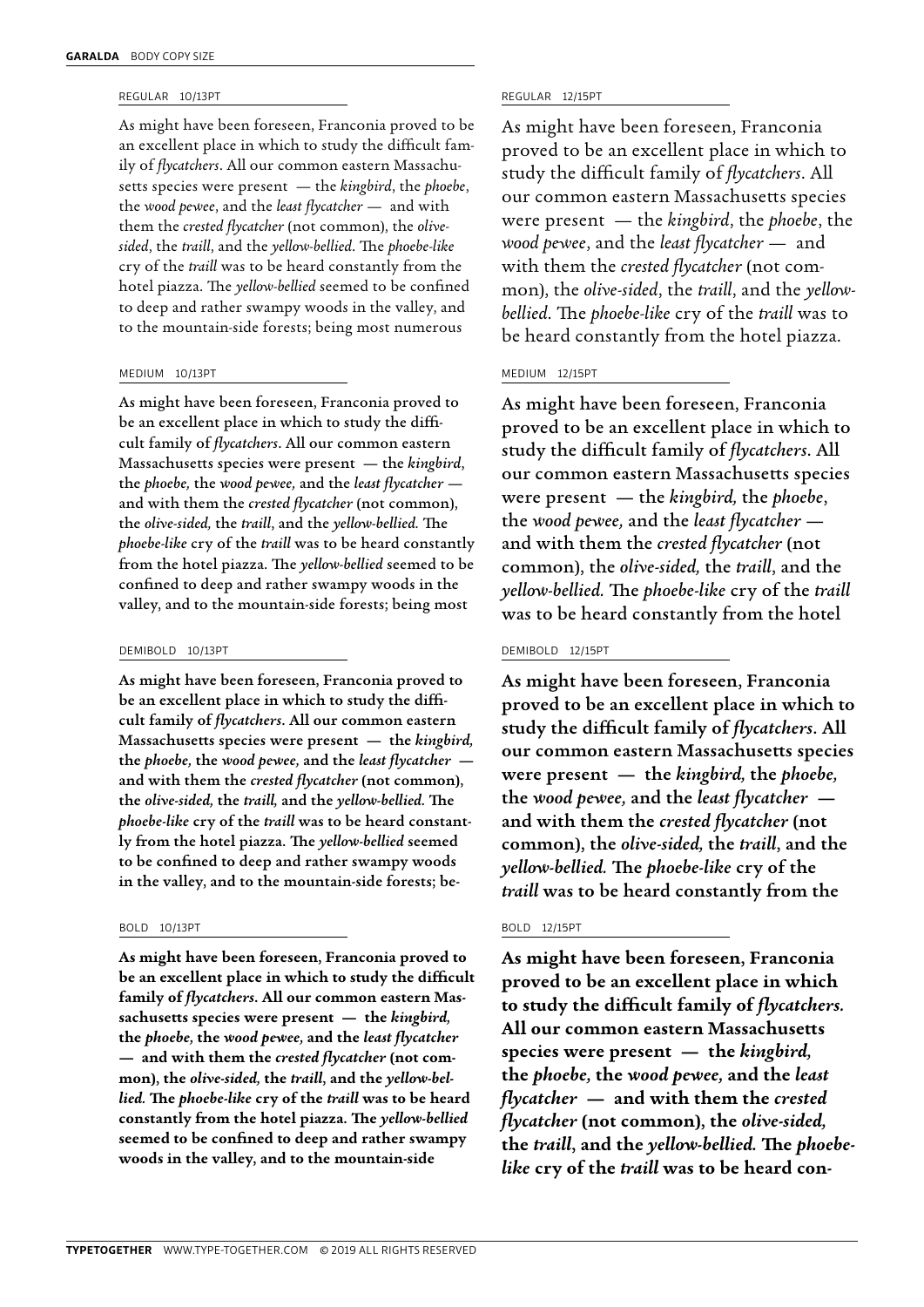### GERMAN 9/11PT

Im speziellen Sinn bezeichnet das Wort Sprache eine bestimmte Einzelsprache wie Deutsch, Japanisch oder Swahili etc. Die gesprochenen Sprachen der Menschheit werden gemäß ihrer genetischen Verwandtschaft in Sprachfamilien gegliedert. Jede einzelne Sprache wird dabei anhand der sogenannten Language Codes nach den ISO-639-Teilnormen international eindeutig klassifiziert. Von den heute rund 6500 gezählten Einzelsprachen – laut National Geo-

### PORTUGUESE 9/11PT

Linguagem pode se referir tanto à capacidade especificamente humana para aquisição e utilização de sistemas complexos de comunicação, quanto a uma instância específica de um sistema de comunicação complexo. O estudo científico da linguagem, em qualquer um de seus sentidos, é chamado linguística.Atualmente, entre 3000 e 6000 línguas são usadas pela espécie humana, e um número muito maior era usado no passado. As línguas naturais são os exemplos mais

### TURKISH 9/11PT

İnsanlar arasındaki anlaşmayı sağlayan bir araç olarak tanımlanabilir. Bu bağlamda dil, kelimelerden oluşan, yani vücut dili gibi sözlü olmayan iletişim biçimlerinin yanı sıra insanların en etkili iletişim şekli olan sözlü iletişimi tanımlar. Dil, ses dalgaları aracılığıyla akustik olarak ve kelimeler aracılığıyla veya işaret dilinde olduğu gibi işaretler aracılığıyla görsel olarak aktarılır ("İşaret dili" ile karşılaştırınız). Ayrıca dokunma vasıtasıyla dokunsal işaretlerle veya Lorm'lar

### ICELANDIC 9/11PT

Mál er kerfi merkja, tákna, hljóða og orða sem notuð eru saman til þess að lýsa hugtökum, hugmyndum, merkingum og hugsunum. Málfræðingar eru þeir sem að rannsaka mál, en í nútímanum var málfræði fyrst kynnt sem vísindagrein af Ferdinand de Saussure. Þeir sem að tala mál, eða nota það á annan hátt, eru taldir með sem hluti af málsamfélagi þess máls. Tungumál er hugtak sérstaklega notað um þau mál sem að hafa hljóðkerfi. Fjölmörg tungumál eru til

### FRENCH 9/11PT

Les gestes sont la méthode de communication la plus connue, utilisée par diverses espèces dont l'ensemble des primates. C'est également le cas des abeilles et leurs danses : lorsqu'une abeille exploratrice revient vers sa ruche après avoir trouvé une source de nectar, elle peut effectuer une danse en rond indiquant que cette source se situe à moins de 50 mètres, ou une danse en huit indiquant que cette source est plus lointaine. De plus, la vitesse et la durée de ces

### NORWEGIAN 9/11PT

Et språk er et dynamisk sett av synlige, hørbare eller følbare symboler for kommunikasjon og elementer som brukes for å manipulere dem. Språk kan også henvise til bruken av slike systemer som et generelt fenomen. Eksempler på språk er naturlig språk (menneskelige enkeltspråk, for eksempel norsk), kunstige språk (for eksempel esperanto) og programmeringsspråk (for eksempel Java). Menneskespråk omtales vanligvis som naturlige språk, og vitenskapen

### SWEDISH 9/11PT

Språk eller tungomål är en del av olika system för kommunikation, som används av människor och som vi börjar tillägna stora bitar av redan under våra första levnadsår.Barn lär sig använda språk lika naturligt, som de lär sig att gå. Språket kommuniceras exempelvis via talat språk, teckenspråk, kognitioner och skrift, som är bärare av språk i en rad olika kommunikationssystem. Begreppet språk har två nära sammanbundna men ändå separata betydelser; dels

### SPANISH 9/11PT

Un lenguaje (del provenzal lenguatge1 y del latín lingua) es un sistema de comunicación estructurado para el que existe un contexto de uso y ciertos principios combinatorios formales. Existen contextos tanto naturales como artificiales. Desde un punto de vista más amplio, el lenguaje indica una característica común a los humanos y a otros animales (animales no simbólicos) para expresar sus experiencias y comunicarlas a otros mediante el uso de símbolos, señales

### CZECH 9/11PT

Vědecký obor zabývající se zkoumáním jazyka se nazývá lingvistika. Otázky týkající se filosofie jazyka byly pokládány již ve starověkém Řecku, byly zde otázky typu zda mohou slova reprezentovat zkušenost nebo motivovanost obsahu slov, konkrétními památkami jsou například Platónovy dialogy Gorgias a Faidros. Ještě časnějším dokladem uvažování o jazyku jsou gramatiky sanskrtu, nejranější záznamy o kodifikaci liturgického jazyka a uspořádání

### ITALIAN 9/11PT

Il linguaggio, in linguistica, è il complesso definito di suoni, gesti e movimenti attraverso il quale si attiva un processo di comunicazione. La facoltà di rappresentare mentalmente un significato è presente in molte specie di animali, tra le quali l'essere umano. La capacità di elaborare e produrre un linguaggio verbale, nell'uomo, si è sviluppata a seguito di mutamenti strutturali della cavità orale. In particolare l'arretramento dell'ugola ha reso l'essere umano capace di esprime-

### POLISH 9/11PT

Język służy do przedstawiania rzeczywistości dotyczącej przedmiotów, czynności czy abstrakcyjnych pojęć za pomocą znaków. Zbiór znaków w języku jest otwarty. Wynika to z faktu, że znakiem językowym jest każdy tekst, każda sformułowana wypowiedź, posiadająca znaczenie. Jednostka posługująca się językiem może więc za pomocą jego systemu tworzyć nieskończoną liczbę nowych znaków, także takich, z którymi nigdy się wcześniej nie zetknęła.

### FINNISH 9/11PT

Kieli on järjestelmä, jossa ihminen ilmaisee ajatuksensa kielellisillä merkeillä, abstraktioilla. Näitä merkkejä nimitetään kielellisiksi ilmauksiksi. Puhutuissa kielissä kuuluvia (auditiivisia) merkkejä tuotetaan puhe-elimillä. Kirjoitetussa kielessä kielelliset ilmaukset on tehty silmin nähtäviksi eli luettaviksi. Viitotuissa kielissä kielelliset ilmaukset ovat visuaalisia, eivät auditiivisia. Eri kieliä tutkii kielitiede. Kognitiotiede tutkii kieltä hieman erilaisesta näkökulmasta: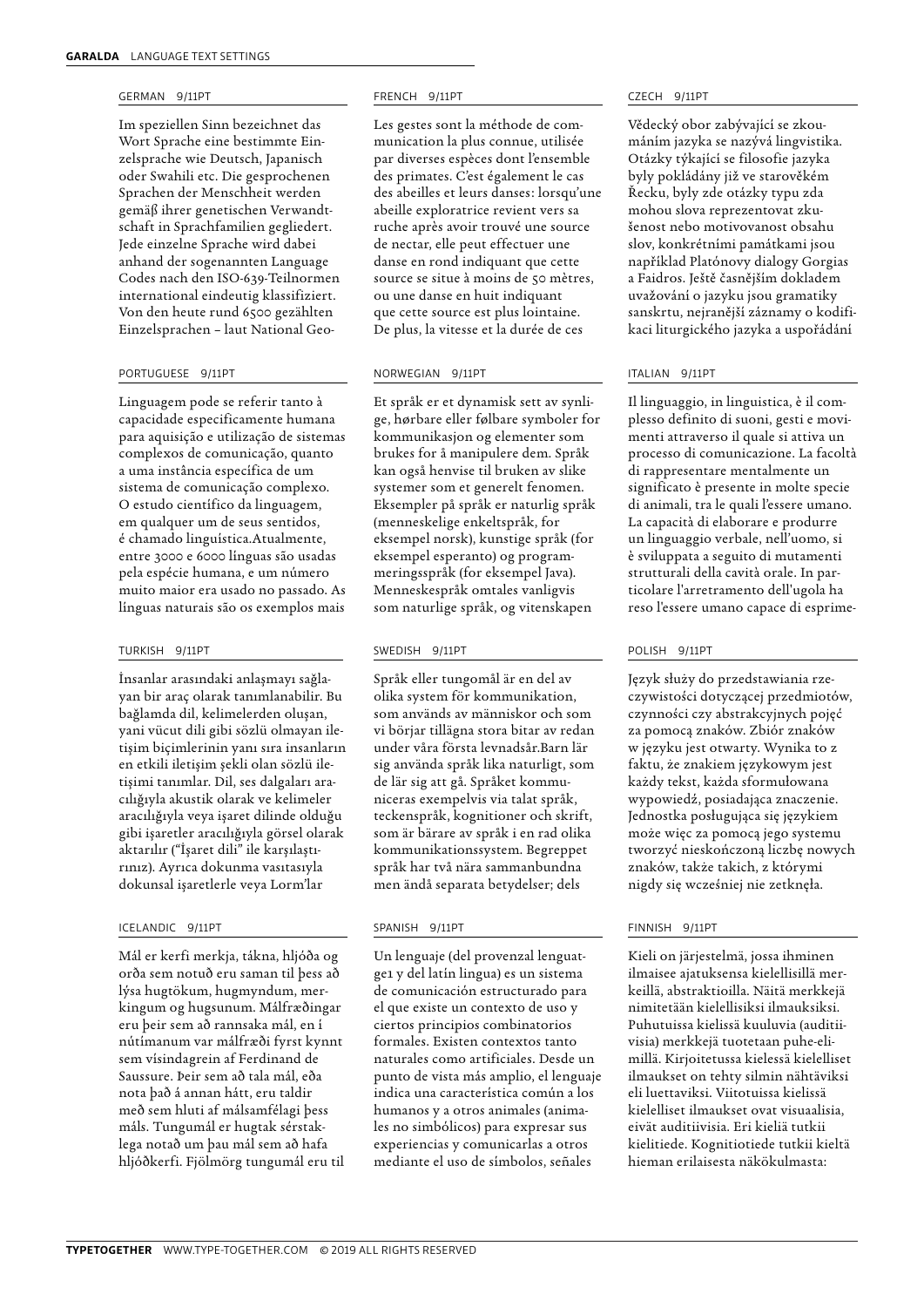| SMALL CAPS                            |                                                                       |
|---------------------------------------|-----------------------------------------------------------------------|
| ¿Para texto?<br>1708 A-b [Ende] H@I   | ¿PARA TEXTO?<br>1708 А-в [ENDE] H@I                                   |
| ALL SMALL CAPS                        |                                                                       |
| ¿Para texto?<br>1708 A-b [Ende] H@I   | ¿PARA TEXTO?<br>1708 A-B [ENDE] H@I                                   |
| ALL CAPS                              |                                                                       |
| ¿Para texto?<br>1708 A-b [Ende] H@I   | ¿PARA TEXTO?<br>1708 A-B [ENDE] H@I                                   |
| LIGATURES                             |                                                                       |
| Affiliate, físico, fjord, wyle        | Affiliate, físico, fjord, wyle                                        |
| DISCRETIONARY LIGATURES               |                                                                       |
| The, Häckeln, contact, November       | The, Häckeln, contact, Nevember                                       |
| PROPORTIONAL OLDSTYLE FIGURES         |                                                                       |
| 0123456789\$€¢£¥f%%o                  | 0123456789\$€¢£¥f%‰                                                   |
| PROPORTIONAL LINING FIGURES (DEFAULT) |                                                                       |
| 0123456789\$€¢£¥f%‰                   | 0123456789\$€¢£¥f%‰                                                   |
| TABULAR OLDSTYLE & SLASHED ZERO       |                                                                       |
| 00123456789\$€¢£¥f                    | 00123456789\$€¢£¥f                                                    |
| TABULAR LINING & SLASHED ZERO         |                                                                       |
| 00123456789\$€¢£¥f                    | 00123456789\$€¢£¥f                                                    |
| NUMERATOR/DENOMINATOR                 |                                                                       |
| 345/678, 89/120                       | 345/678, 89/120                                                       |
| <b>FRACTIONS</b>                      |                                                                       |
| $1/2$ $3/4$ $1/46$ $5/7$ $2/98$       | $\frac{1}{2}$ $\frac{3}{4}$ $\frac{1}{4}$ $\frac{5}{7}$ $\frac{2}{9}$ |
| SUPERIOR/INFERIOR                     |                                                                       |
| H2O xb8 y3+5 aIndex                   | $H_2O$ $x_{bs}$ $y^{3+5}$ <sup>a</sup> Index                          |
| ORDINALS                              |                                                                       |
| 1st 2nd 3rd Mlle 2e 85th Ma No        | 1st 2nd 3rd Mlle 2e 85th Ma No                                        |
| <b>HISTORICAL FORMS</b>               |                                                                       |
| That is the question                  | That if the queftion                                                  |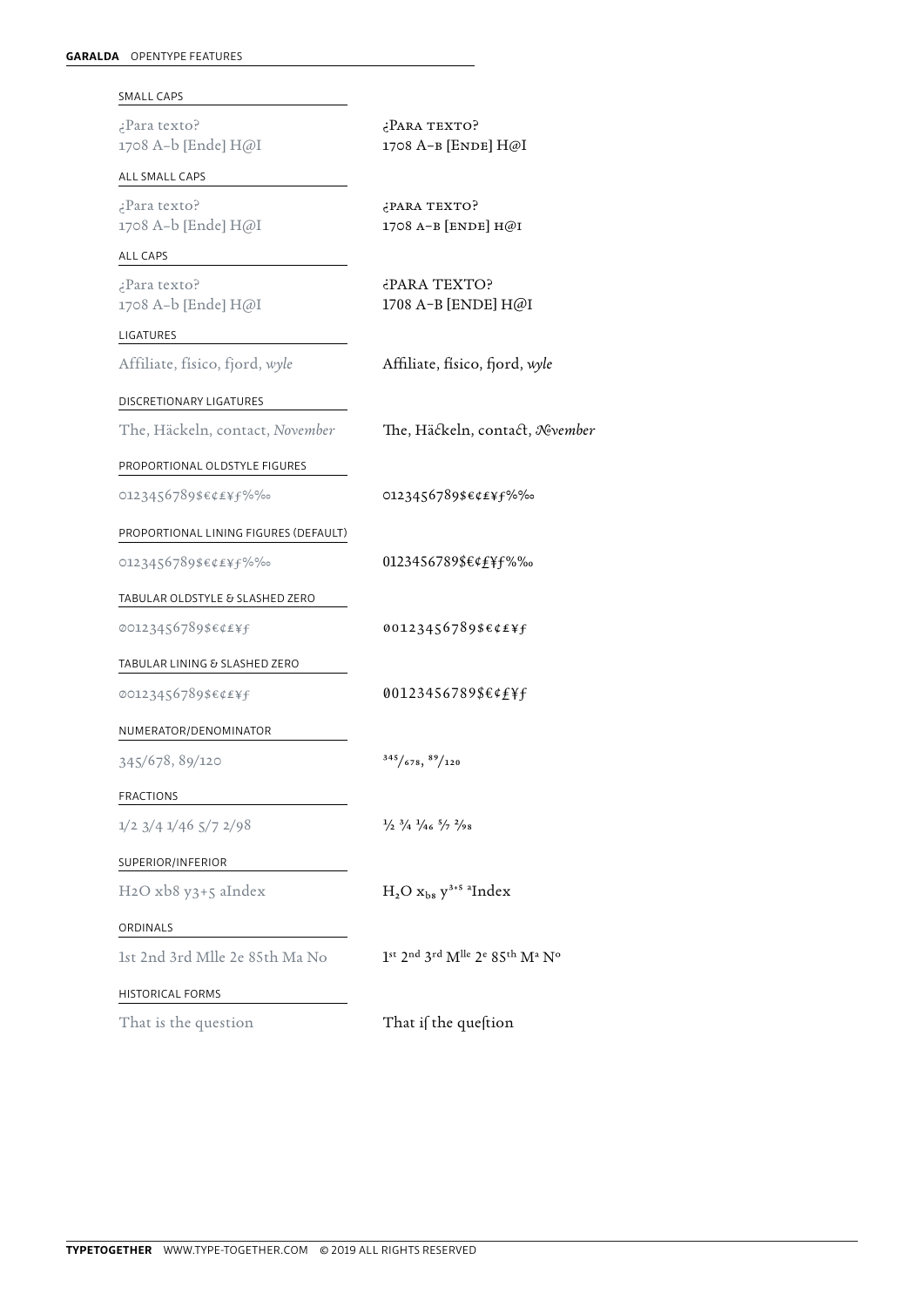| STYLISTIC SET O1 (D, H ALTERNATES)                                  |                                                                                                                                      |
|---------------------------------------------------------------------|--------------------------------------------------------------------------------------------------------------------------------------|
| d ď đ                                                               | d d'ð                                                                                                                                |
| $d\, d\, d\, h\, h\, h$                                             | るみるりりり                                                                                                                               |
| STYLISTIC SET O2 (HISTORICAL FORMS)                                 |                                                                                                                                      |
| S                                                                   |                                                                                                                                      |
| STYLISTIC SET 3 (ORNAMENTS)                                         |                                                                                                                                      |
| <b>ABCDEFGHIJKLMNOP</b>                                             | 45 58 41 + 数量 慢 备 过 飞 厂 飞 广 气                                                                                                        |
| QRSTUabcdefghi                                                      |                                                                                                                                      |
| jklmnopqrstu                                                        | $\mathcal{F} \cup \mathcal{F} \cup \mathcal{F} \cup \mathcal{F} \cup \mathcal{F} \cup \mathcal{F} \cup \mathcal{F} \cup \mathcal{F}$ |
| <b>STYLISTIC SET 4</b>                                              |                                                                                                                                      |
| no No No 2 <sup>a</sup> 1 <sup>o</sup>                              | $n^{\circ}$ N° $N^{\circ}$ $2^{\circ}$ $1^{\circ}$                                                                                   |
|                                                                     |                                                                                                                                      |
| <b>SWASHES</b>                                                      |                                                                                                                                      |
| Aleluya, S.E.K., Tres                                               | Aleluya, S.E.K., Tres                                                                                                                |
| TURKISH/AZERI/CRIMEAN TATAR                                         |                                                                                                                                      |
| Kirtasiye, KIRTASIYE, KIRTASIYE                                     | Kırtasiye, KIRTASİYE, KIRTASİYE                                                                                                      |
| ROMANIAN/MOLDAVIAN                                                  |                                                                                                                                      |
| Timiș, BUCUREȘTI, MULȚUMESC                                         | Timiș, BUCUREȘTI, MULȚUMESC                                                                                                          |
| CATALAN                                                             |                                                                                                                                      |
| Il·lusió, COL·LABORA, CAL·LIGRAFIA Il·lusió, COLLABORA, CALLIGRAFIA |                                                                                                                                      |
|                                                                     |                                                                                                                                      |

### CONTEXTUAL ALTERNATES

| Qg Qj Qp Qg Qy       |
|----------------------|
| fb ff fh fi fj fk fl |
| g, g; gf gg gp gy    |
| Qg Qj Qp Qq Qy       |
| zg zj zp zq zy       |
| Kg Kj Kp Kq Ky       |
| Ng Nj Np Ng Ny       |
| Qg Qj Qp Qg Qy       |
| Rg Rj Rp Rg Ry       |
| Zg Zj Zp Zg Zy       |
|                      |

Qg Qj Qp Qq Qy *fb ff fh fi fj fk fl g, g; gf gg gp gy Qg Qj Qp Qq Qy zg zj zp zq zy Kg Kj Kp Kq Ky Ng Nj Np Nq Ny Qg Qj Qp Qq Qy Rg Rj Rp Rq Ry Zg Zj Zp Zq Zy*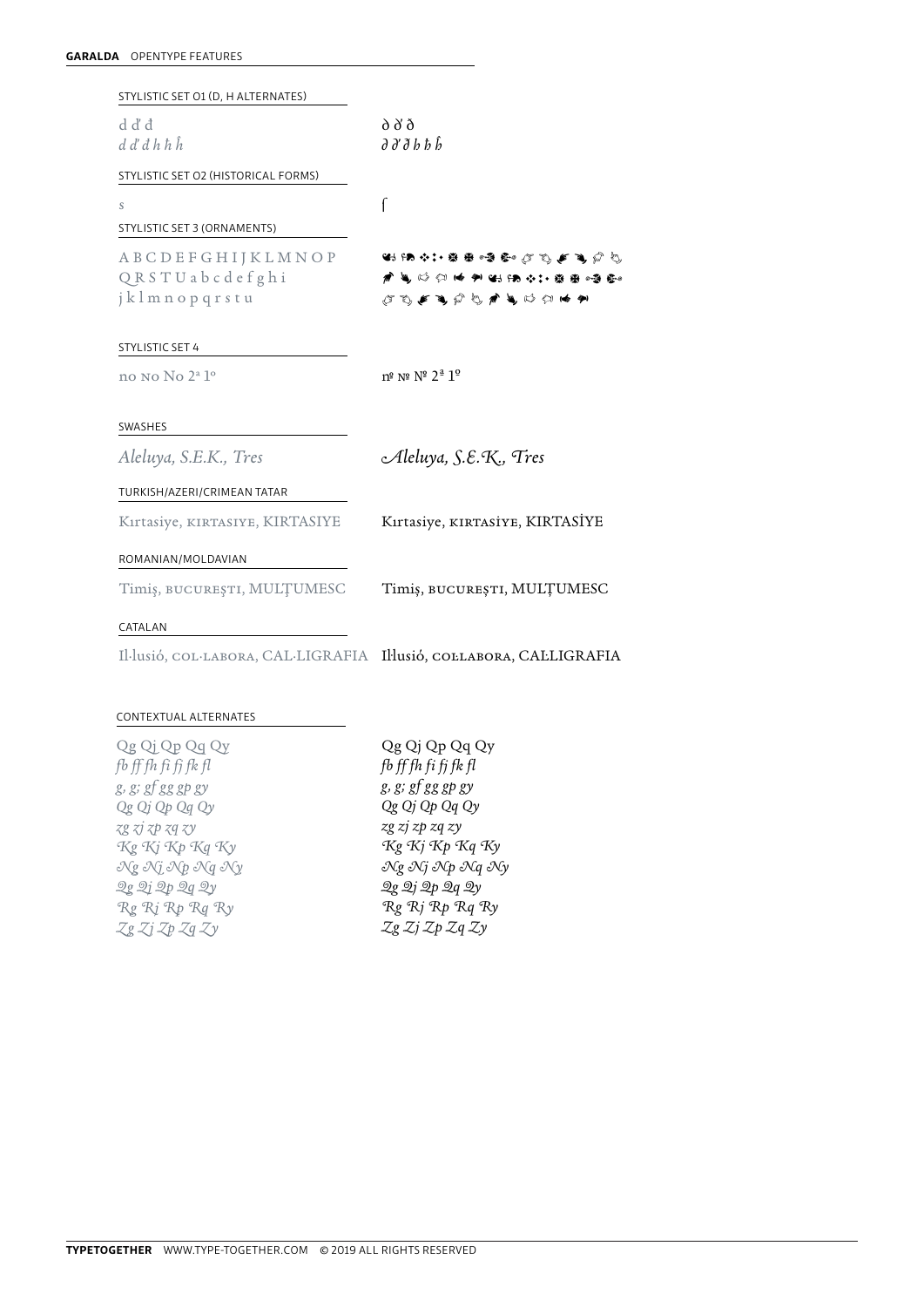### **UPPERCASE**

**ABCDEFGHIJKLMNOPQRSTUVWXYZ** Æ IJ N Ð Œ Þ SS Á Ă Â Ä Æ À Ā Ą Å Å Á à Ć Č Ç Ç Ĉ Ċ ĎĐÉĔĚÊËĖÈĒĘĞĜĢĠĦĤÍĬĨĨĬĨĪĨĴĶĹĽ LLŁŃŇNÑÓŎÔÔÒŐŌØØŐŔŘRŚŠSŜST ŤŢŢÚŬŨŨÙŨŨŪŲŮŨŴŴŴŴÝŶŸŶŹŽŻ

### LOWERCASE

abcdefghijklmnopqrstuvwxyzæijnð  $\alpha$  b  $\beta$  1 k  $\beta$  j á ă â  $\ddot{a}$  ä  $\ddot{a}$  à  $\ddot{a}$  a  $\ddot{a}$  a  $\ddot{a}$   $\ddot{c}$   $\ddot{c}$  c  $\ddot{c}$  c  $\ddot{c}$  d' d  $\dot{e}$   $\ddot{e}$   $\ddot{e}$   $\ddot{e}$   $\ddot{e}$   $\ddot{e}$   $\ddot{e}$   $\ddot{e}$   $\ddot{e}$   $\ddot{e}$   $\ddot{$ èē ę ğ ĝ ģ ġ ħ ĥ í ǐ î î i ì ī į ĩ ĵ ķ l ľ ļ ŀ ł ń 'n ň ņ ñ ó ŏ ô ö  $\dot{\phi} \ddot{\phi} \ddot{\phi} \ddot{\phi} \ddot{\phi} \ddot{\phi} \dot{\phi} \ddot{\phi} \ddot{\phi} \ddot{\phi} \dot{\phi} \ddot{\phi} \ddot{\phi} \ddot{\phi} \ddot{\phi} \ddot{\phi} \ddot{\phi} \ddot{\phi} \ddot{\phi} \ddot{\phi} \ddot{\phi} \ddot{\phi} \ddot{\phi} \ddot{\phi} \ddot{\phi} \ddot{\phi} \ddot{\phi} \ddot{\phi} \ddot{\phi} \ddot{\phi} \ddot{\phi} \ddot{\phi} \ddot{\phi} \ddot{\phi} \ddot{\phi} \ddot{\phi} \ddot{\phi} \$  $\dot{w}$   $\dot{y}$   $\dot{y}$   $\dot{y}$   $\dot{y}$   $\dot{z}$   $\dot{z}$   $\dot{z}$ 

### SMALL CAPS

 $\mathtt{A}\ \mathtt{B}\ \mathtt{C}\ \mathtt{D}\ \mathtt{E}\ \mathtt{F}\ \mathtt{G}\ \mathtt{H}\ \mathtt{I}\ \mathtt{J}\ \mathtt{K}\ \mathtt{L}\ \mathtt{M}\ \mathtt{N}\ \mathtt{O}\ \mathtt{P}\ \mathtt{Q}\ \mathtt{R}\ \mathtt{S}\ \mathtt{T}\ \mathtt{U}\ \mathtt{V}\ \mathtt{W}\ \mathtt{X}\ \mathtt{Y}\ \mathtt{Z}\ \mathtt{A}\ \mathtt{I}\ \mathtt{J}$ NĐŒĐSSKIÁĂÂÄÆÀĀĄÅÅÃĆČÇÇĈĊĎĐÉĔ ĚÊËĖÈĒĘĞĜĠĢĦĤÍĬĨĨĨĨĪĨĴĶĹĽĻĿŁŃ'N ŇŅÑÓŎÔÖÒŐŌØØÕŔŘŖŚŠŞŜŞŦŤŢŢÚŬÛ  $\ddot{\mathtt{U}}\;\dot{\mathtt{U}}\;\ddot{\mathtt{U}}\;\ddot{\mathtt{U}}\;\ddot{\mathtt{U}}\;\ddot{\mathtt{U}}\;\ddot{\mathtt{W}}\;\ddot{\mathtt{W}}\;\ddot{\mathtt{W}}\;\ddot{\mathtt{W}}\;\dot{\mathtt{Y}}\;\dot{\mathtt{Y}}\;\ddot{\mathtt{Y}}\;\dot{\mathtt{Y}}\;\ddot{\mathtt{Z}}\;\ddot{\mathtt{Z}}\;\ddot{\mathtt{Z}}\;$ 

### **LIGATURES**

fb ff fi fi fi fk fl fh fm fn fr fu fy ft ffb ffh ffi ffj ffk ffl ffm ffn fft ffr ftv ftw fty gf gv gy gw tf ti tr tu tv tw ty  $tt$ Th

DISCRETIONARY LIGATURES

ch ch ck ct gm gn gr gt gu sh sk st sp sti str stu sb sl

HISTORICAL FORMS (SSO2)

 $\int$ 

ALTERNATES (SSO1)

 $\delta$   $\delta$ 

CONTEXTUAL ALTERNATES

Q

PUNCTUATION

PUNCTUATION (SMALL CAPS)

 $\left( \begin{array}{c} a & a & c \\ c & a & c \end{array} \right)$ ,  $\left( \begin{array}{c} a & b \\ c & c \end{array} \right)$ ,  $\left( \begin{array}{c} a & b \\ c & c \end{array} \right)$ ,  $\left( \begin{array}{c} a & b \\ c & c \end{array} \right)$ 

SYMBOLS

 $||\S \mathbf{S} \odot \mathbf{D} \odot \mathbf{D}^{TM} \bullet \# \& \ (\partial \mathbf{A}^* + \mathbf{B}^* \mathbf{A}^* \bullet \mathbf{A}^* \mathbf{A}^* \mathbf{A}^* \mathbf{A}^* \mathbf{A}^* \mathbf{A}^* \mathbf{A}^* \mathbf{A}^* \mathbf{A}^* \mathbf{A}^* \mathbf{A}^* \mathbf{A}^* \mathbf{A}^* \mathbf{A}^* \mathbf{A}^* \mathbf{A}^* \mathbf{A}^* \mathbf{A}^* \mathbf{A}^* \math$ 

SYMBOLS (SMALL CAPS)

 $\odot$  &  $\odot$  \*  $\odot$ 

ARROWS & GEOMETRIC SHAPES

■□●○◆≺≻▲▼↣ ←←↑↓ጜ ブジ ゚゙゚゚゚゚ゕ ←←↑↓

PROPORTIONAL OLDSTYLE FIGURES (DEFAULT)

PROPORTIONAL LINING FIGURES

 $0123456789$ \$ $64$ £¥fŁ₹#%%

TABULAR OLDSTYLE FIGURES

00123456789\$€¢£¥f₺₹

TABULAR LINING FIGURES

00123456789\$€¢£¥fŁ₹

FIGURES (SMALL CAPS)

 $0123456789$ \$  $6$   $6$   $2$   $4$   $5$   $7$   $8$   $9$   $9$   $6$   $6$   $2$   $6$   $2$   $4$   $5$   $6$   $7$   $8$   $9$   $6$   $8$   $9$   $9$   $9$   $9$ 

SUPERSCRIPTS

 $\begin{array}{c} \begin{array}{c} \begin{array}{c} \end{array} \end{array} \begin{array}{c} 0 & 1 & 2 & 3 & 4 & 5 & 6 & 7 & 8 & 9 & + - = 0 \\ \end{array} \end{array} \begin{array}{c} \end{array} \begin{array}{c} \end{array} \begin{array}{c} \end{array} \end{array} \begin{array}{c} \end{array} \begin{array}{c} \end{array} \begin{array}{c} \end{array} \begin{array}{c} \end{array} \end{array} \begin{array}{c} \end{array} \begin{array}{c} \end{array} \begin{array}{c} \end{array} \begin{array}{c$ 

 $\Box$  a b c d e f g h i j k l m n o p q r s t u v w x y z

**SUBSCRIPTS** 

 $H_{0123456789+-}$  ( ) - , .  $H$  a b c d e f g h i j k l m n o p q r s t u v w x y z

NUMERATOR/DENOMINATOR

0 1 2 3 4 5 6 7 8 9 / 0 1 2 3 4 5 6 7 8 9

**FRACTIONS** 

 $\frac{1}{2}$   $\frac{1}{3}$   $\frac{1}{3}$   $\frac{1}{4}$   $\frac{3}{4}$   $\frac{1}{5}$   $\frac{2}{5}$   $\frac{3}{5}$   $\frac{4}{5}$   $\frac{1}{6}$   $\frac{5}{6}$   $\frac{1}{8}$   $\frac{3}{8}$   $\frac{5}{8}$   $\frac{7}{8}$   $\frac{1}{8}$ 

ORDINALS

 $\mathbb{H}$  <sup>a o</sup>  $\mathbb{N}^{\mathsf{D}}$  a b c d e f g h i j k l m n o p q r s t u v w x y z

ORDINALS (SMALL CAPS)

 $H$   $^{\underline{A}~\underline{O}}$ 

MATHEMATICAL OPERATORS

 $\sqrt{-1}$   $\leq$   $\leq$   $\leq$   $\leq$   $\leq$   $\geq$   $\sim$   $\rightarrow$   $+$   $\pm$   $\div$   $\times$   $\partial$   $\triangle$   $\prod$   $\sum$   $\sqrt{\infty}$   $\int$   $\Omega$   $\mu$   $\pi$ 

DIACRITICAL MARKS

**CASE SENSITIVIE** 

 $\uparrow \dot{\uparrow}$  i i  $\phi \circ \phi \circ \cdots$  () [] { }  $\omega \neq -$  SS

ICONS & SYMBOLS (SSO2)

出场中:接受自己产生了了。

 $\cdots$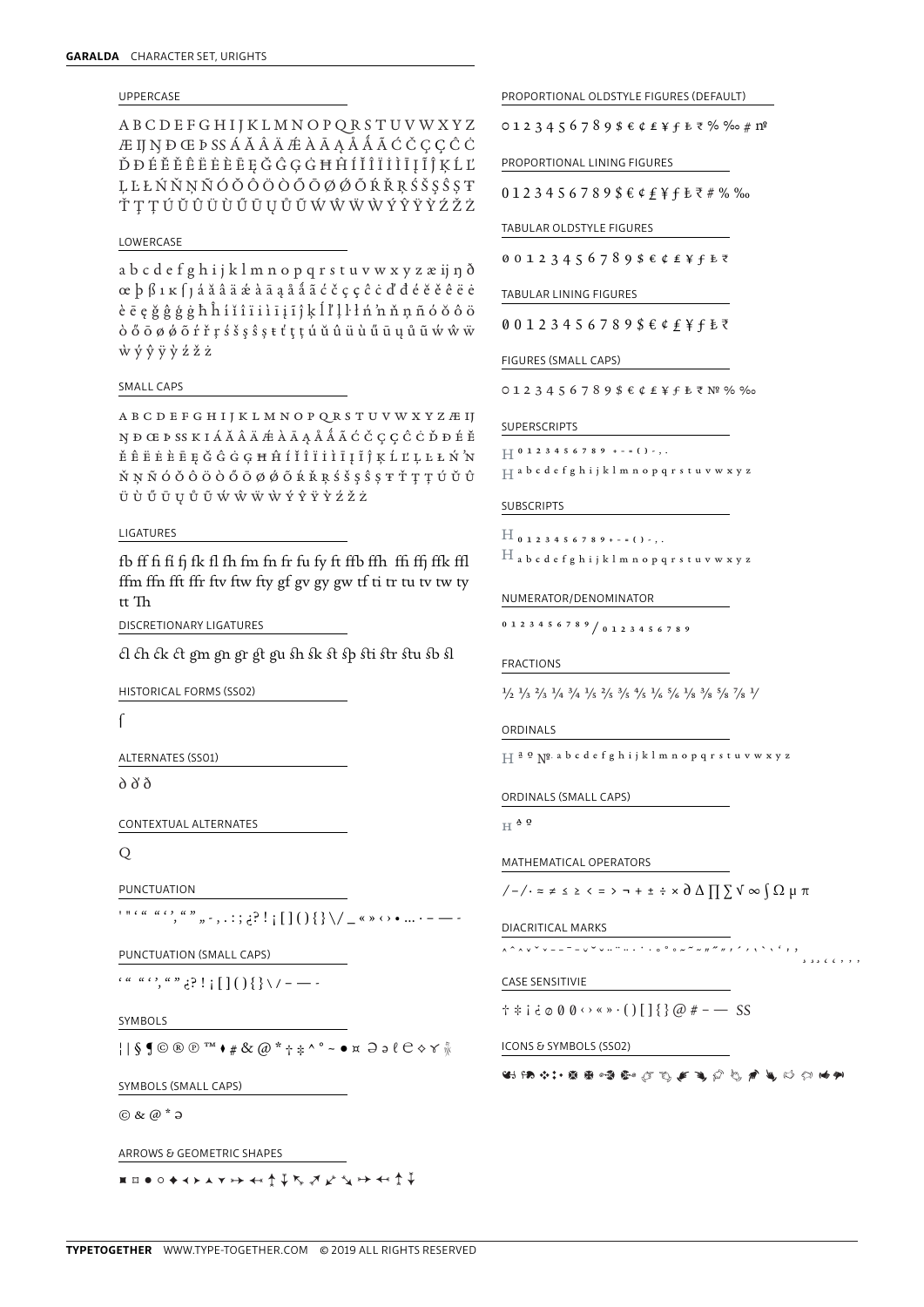### **UPPERCASE**

ABCDEFGHIJKLMNOPQRSTUVWXYZÆ IJNĐŒÞSSÁĂÂÄÆÀĀĄÅÅÃĆČÇÇĈĊĎĐÉ  $\check{E}\check{E}\hat{E}\check{E}\check{E}\check{E}\check{E}\check{E}\check{E}\check{G}\check{G}\check{G}\check{H}\hat{H}\check{I}\check{I}\check{I}\check{I}\check{I}\check{I}\check{I}\check{I}\check{I}\check{K}\check{L}\check{L}\check{L}\check{L}\check{K}$ ŇNÑÓŎÔÖÒŐŌØØŐŔŘRŚŠSŜSŦŤTTÚŬ  $\hat{U} \ddot{U} \dot{U} \ddot{U} \ddot{U} U \ddot{U} \ddot{U} \dot{W} \dot{W} \ddot{W} \dot{W} \dot{Y} \dot{Y} \ddot{Y} \dot{Y} \dot{Z} \dot{Z} \dot{Z}$ 

### LOWERCASE

a b c d e f g h i j k l m n o p q r s t u v w x y z æ ij  $\eta$  d œ  $\beta$  ß  $\iota$  $\kappa$  á ă â ä æ à ā ą å å ã ć č ç ç ĉ ċ ď đ é ĕ ě ě ë è è ē ę ğ ĝ ģ ġ ħ ĥ  $i$  î î î i i i  $j$  î  $j$  ķ  $l$   $l'$   $l$   $l$   $t$   $\acute{n}$   $\acute{n}$   $\acute{n}$   $\acute{n}$   $\acute{o}$   $\acute{o}$   $\acute{o}$   $\acute{o}$   $\acute{o}$   $\acute{o}$   $\acute{o}$   $\acute{o}$   $\acute{o}$   $\acute{r}$   $\acute{r}$   $\acute{r}$   $\acute{s}$   $\acute{s}$   $\acute{s}$  $s$   $t$   $t$   $t$   $t$   $t$   $u$   $\tilde{u}$   $\tilde{u}$   $\tilde{u}$   $\tilde{u}$   $\tilde{u}$   $\tilde{u}$   $\tilde{u}$   $\tilde{w}$   $\tilde{w}$   $\tilde{w}$   $\tilde{v}$   $\tilde{y}$   $\tilde{y}$   $\tilde{y}$   $\tilde{z}$   $\tilde{z}$   $\tilde{z}$ 

### SMALL CAPS

A B C D E F G H I J K L M N O P Q R S T U V W X Y Z Æ IJ N **ĐŒ ÞSS KIÁ Ă Ä ǼÀ Ā Ą Å Å Ã Ć Č Ç Ç Ĉ Ċ Ď Đ É Ĕ Ě Ê**  $\ddot{E} \; \dot{E} \; \dot{E} \; \ddot{E} \; \ddot{E} \; \ddot{G} \; \dot{G} \; \dot{G} \; \dot{G} \; H \; \dot{H} \; \dot{I} \; \ddot{I} \; \ddot{I} \; \ddot{I} \; \dot{I} \; \ddot{I} \; \ddot{I} \; \ddot{I} \; \ddot{I} \; \ddot{I} \; \ddot{I} \; \ddot{I} \; \ddot{I} \; \ddot{I} \; \ddot{I} \; \ddot{I} \; \ddot{I} \; \dot{I} \; \dot$  $\acute{o} \, \grave{o} \, \acute{o} \, \grave{o} \, \grave{o} \, \acute{o} \, \acute{o} \, \acute{o} \, \acute{o} \, \acute{o} \, \acute{o} \, \acute{e} \, \grave{\kappa} \, \acute{\kappa} \, \acute{\kappa} \, \acute{\kappa} \, \acute{\kappa} \, \acute{\kappa} \, \acute{\kappa} \, \acute{\kappa} \, \acute{\kappa} \, \acute{\kappa} \, \acute{\kappa} \, \acute{\kappa} \, \acute{\kappa} \, \acute{\kappa} \, \acute{\kappa} \, \acute{\kappa} \, \acute{\kappa} \, \acute{\kappa} \, \acute{\$  $U \stackrel{a}{U} \tilde{U} \stackrel{c}{W} \hat{W} \stackrel{c}{W} \hat{W} \stackrel{c}{Y} \hat{Y} \stackrel{c}{Y} \hat{Y} \stackrel{c}{Z} \hat{Z}$ 

### LIGATURES

as evew ey fb ff fh fi fi fk fm fn fl fr fu ft fy ffb ffh ffi ffi ffk ffl ffm ffn ffr fft fi ftv ftw fty gf gg gv gw gy is kv kw ky ns om on or ou ov ow tf ti tr ts tt tu tv tw ty rv rw ry us wy Th

### DISCRETIONARY LIGATURES

ck cl ct gm gn gr gt gv gw gy nº x N sb sk sl sp st sti str stu

**HISTORICAL FORMS (SSO2)** 

STYLISTIC ALTERNATES (SSO1)

 $\partial \partial \partial b$ 

CONTEXTUAL ALTERNATES

 $fg\check{g}\check{g}\check{g}\check{g}z\check{z}\check{z}z\mathbf{Q}\mathbf{K}\mathcal{NQ}\mathbf{R}$  Z

**PUNCTUATION** 

 $\frac{1}{2}$  ,  $\frac{1}{2}$  ,  $\frac{1}{2}$  ,  $\frac{1}{2}$  ,  $\frac{1}{2}$  ,  $\frac{1}{2}$  ,  $\frac{1}{2}$  ,  $\frac{1}{2}$  ,  $\frac{1}{2}$  ,  $\frac{1}{2}$  ,  $\frac{1}{2}$  ,  $\frac{1}{2}$  ,  $\frac{1}{2}$  ,  $\frac{1}{2}$  ,  $\frac{1}{2}$  ,  $\frac{1}{2}$  ,  $\frac{1}{2}$  ,  $\frac{1}{2}$  ,  $\frac{1$ 

PUNCTUATION (SMALL CAPS)

SYMBOLS

 $||\S \mathbf{J} \odot \mathbf{B} \dot{G}^{\mathit{TM}} \bullet \# \mathbf{C}^{\prime} \omega \ast \gamma \neq \wedge \circ - \bullet \times \partial \circ \ell \mathbf{C} \diamond \gamma \times \mathbf{C}$ 

SYMBOLS (SMALL CAPS)

 $©C$   $@$   $*$   $\partial$ 

ARROWS & GEOMETRIC SHAPES

**■□●○◆≺▶▲▼→→ ←←↑↓↖ ヌ ∠ ゝ→ ←←↑↓** 

ICONS & SYMBOLS (SSO2)

出场中:接受呼称过了声号自觉广告的中央

 $0123456789866444488\%$ 

PROPORTIONAL LINING FIGURES (DEFAULT)

0123456789\$€¢£¥f₺₹%‰

TABULAR OLDSTYLE FIGURES

 $001234567898666$ 

TABULAR LINING FIGURES

 $0012345678986$   $6$   $f$   $f$   $f$   $f$ 

FIGURES (SMALL CAPS)

 $0012345678986$ <br> $\ell \ell \ell \ell \ell \ell \ell \ell \ell \ell$ 

SUPERSCRIPTS

 $\begin{array}{ccc} & 0 & 1 & 2 & 3 & 4 & 5 & 6 & 7 & 8 & 9 & + - & = & 0 & - & , \end{array}$  $\Box$ a b c d e f g h i j k l m n o p q r s t u v w x y z

**SUBSCRIPTS** 

 $H$ <sub>0</sub> 1 2 3 4 5 6 7 8 9 + - = ( ) - , .  $H$  a b c d e f g h i j k l m n o p q r s t u v w x y  $_{\rm X}$ 

NUMERATOR/DENOMINATOR

0 1 2 3 4 5 6 7 8 9 / 0 1 2 3 4 5 6 7 8 9

**FRACTIONS** 

 $\frac{1}{2}$   $\frac{1}{3}$   $\frac{2}{3}$   $\frac{1}{4}$   $\frac{3}{4}$   $\frac{1}{5}$   $\frac{2}{5}$   $\frac{3}{5}$   $\frac{4}{5}$   $\frac{1}{6}$   $\frac{5}{6}$   $\frac{1}{8}$   $\frac{3}{8}$   $\frac{5}{8}$   $\frac{7}{8}$   $\frac{1}{4}$ 

### ORDINALS

```
H \frac{d}{d} \frac{d}{d} a b c d e f g h i j k l m n o p q r s t u v w x y \zeta
```
ORDINALS (SMALL CAPS)

 $H \overset{d}{=} 0$ 

MATHEMATICAL OPERATORS

**DIACRITICAL MARKS** 

CASE SENSITIVIE

 $\tau * i \in \emptyset \emptyset \emptyset \rightsquigarrow \{0\}$   $[1]$  { }  $\emptyset \neq -$  SS

### **SWASHES**

 $\mathcal{A}\mathcal{B}\mathcal{C}\mathcal{D}\mathcal{E}\mathcal{F}\mathcal{G}\mathcal{H}\mathcal{I}\mathcal{J}\mathcal{K}\mathcal{L}\mathcal{M}\mathcal{N}\mathcal{O}\mathcal{P}\mathcal{Q}\mathcal{R}\mathcal{S}\mathcal{I}\mathcal{V}$ V W X Y Z Th Á Â Ä À À Ă Ă Ă A Å Å Æ  $\mathcal{A} \not\hat{\mathcal{C}} \mathcal{L} \mathcal{L} \mathcal{L} \mathcal{L} \mathcal{L} \mathcal{D} \oplus \mathcal{D} \mathcal{L} \mathcal{L} \mathcal{L} \mathcal{L} \mathcal{L} \mathcal{L} \mathcal{L} \mathcal{L} \mathcal{L} \mathcal{L} \mathcal{L} \mathcal{L} \mathcal{L} \mathcal{L} \mathcal{L} \mathcal{L} \mathcal{L} \mathcal{L} \mathcal{L} \mathcal{L} \mathcal{L} \mathcal{L} \mathcal{L} \mathcal{L} \mathcal{L} \mathcal{L} \mathcal$ ĨĪĬŢĪĨĨĨĨŢŊĴĶĶĹĻĽĿĿÑŇŅŇ NŇŃNŇÓÔÒÖŌŎŐŐØŒPŔRŘŔR  $\check{\mathcal{R}}\check{\mathcal{S}}\check{\mathcal{S}}\check{\mathcal{S}}\check{\mathcal{S}}\check{\mathcal{S}}\mathcal{T}\mathcal{T}\check{\mathcal{T}}\check{\mathcal{T}}\check{\mathcal{T}}\check{\mathcal{U}}\check{\mathcal{U}}\check{\mathcal{U}}\check{\mathcal{U}}\check{\mathcal{U}}\check{\mathcal{U}}\check{\mathcal{U}}\check{\mathcal{U}}\check{\mathcal{U}}\check{\mathcal{U}}\check{\mathcal{U}}\check{\mathcal{U}}$ ŴŴŴÝŶŶ*ŸŹŻŽŹŻŽ*3

,,,,,,,,,,,,,,,

 $\overline{c}$   $\overline{c}$   $\overline{c}$   $\overline{c}$   $\overline{c}$   $\overline{c}$   $\overline{c}$   $\overline{c}$   $\overline{c}$   $\overline{c}$   $\overline{c}$   $\overline{c}$   $\overline{c}$   $\overline{c}$   $\overline{c}$   $\overline{c}$   $\overline{c}$   $\overline{c}$   $\overline{c}$   $\overline{c}$   $\overline{c}$   $\overline{c}$   $\overline{c}$   $\overline{c}$   $\overline{$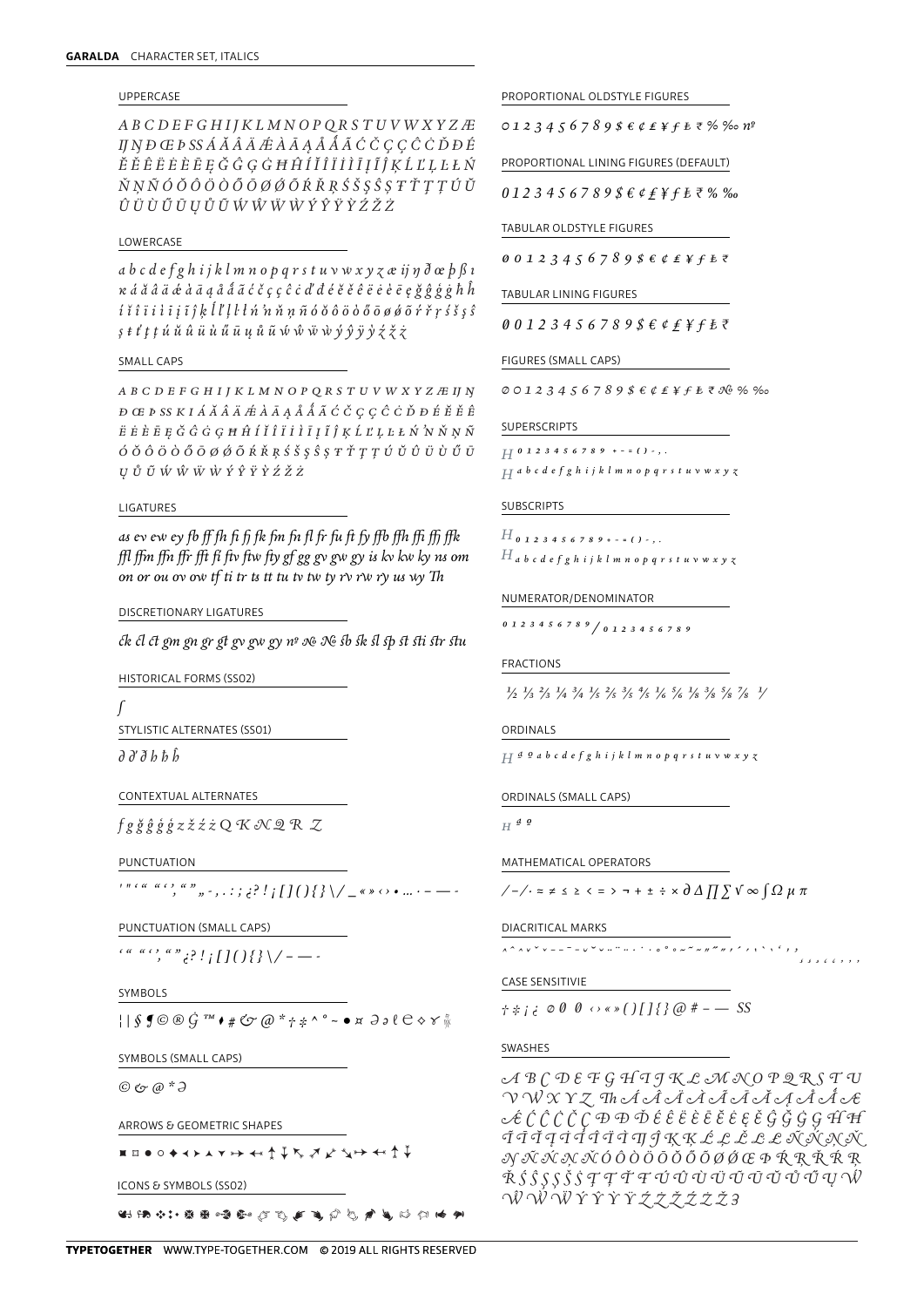### SUPPORTED LATIN LANGUAGES

Abenaki, Afaan Oromo, Afar, Afrikaans, Albanian, Alsatian, Amis, Anuta, Aragonese, Aranese, Aromanian, Arrernte, Arvanitic (Latin), Asturian, Atayal, Aymara, Bashkir (Latin), Basque, Belarusian (Latin), Bemba, Bikol, Bislama, Bosnian, Breton, Cape Verdean Creole, Catalan, Cebuano, Chamorro, Chavacano, Chichewa, Chickasaw, Cimbrian, Cofán, Cornish, Corsican, Creek, Crimean Tatar (Latin), Croatian, Czech, Danish, Dawan, Delaware, Dholuo, Drehu, Dutch, English, Esperanto, Estonian, Faroese, Fijian, Filipino, Finnish, Folkspraak, French, Frisian, Friulian, Gagauz (Latin), Galician, Ganda, Genoese, German, Gikuyu, Gooniyandi, Greenlandic (Kalaallisut), Guadeloupean Creole, Gwich'in, Haitian Creole, Hän, Hawaiian, Hiligaynon, Hopi, Hotcąk (Latin), Hungarian, Icelandic, Ido, Ilocano, Indonesian, Interglossa, Interlingua, Irish, Istro-Romanian, Italian, Jamaican, Javanese (Latin), Jèrriais, , Kala Lagaw Ya, Kapampangan (Latin), Kaqchikel, Karakalpak (Latin), Karelian (Latin), Kashubian, Kikongo, Kinyarwanda, Kiribati, Kirundi, Kurdish (Latin), Ladin, Latin, Latino sine Flexione, Latvian, Lithuanian, Lojban, Lombard, Low Saxon, Luxembourgish, Maasai, Makhuwa, Malay, Maltese, Manx, Māori, Marquesan, Megleno-Romanian, Meriam Mir, Mirandese, Mohawk, Moldovan, Montagnais, Montenegrin, Murrinh-Patha, Nagamese Creole, Ndebele, Neapolitan, Ngiyambaa, Niuean, Noongar, Norwegian, Novial, Occidental, Occitan, Oshiwambo, Ossetian (Latin), Palauan, Papiamento, Piedmontese, Polish, Portuguese, Potawatomi, Q'eqchi', Quechua, Rarotongan, Romanian, Romansh, Rotokas, Sami, Samoan, Sango, Saramaccan, Sardinian, Scottish Gaelic, Serbian (Latin), Seri, Seychellois Creole, Shawnee, Shona, Sicilian, Silesian, Slovak, Slovenian, Slovio (Latin), Somali, Sorbian, Sotho, Spanish, Sranan, Sundanese (Latin), Swahili, Swazi, Swedish, Tagalog, Tahitian, Tetum, Tok Pisin, Tokelauan, Tongan, Tshiluba, Tsonga, Tswana, Tumbuka, Turkish, Turkmen (Latin), Tuvaluan, Tzotzil, Uzbek (Latin), Venetian, Vepsian, Volapük, Võro, Wallisian, Walloon, Waray-Waray, Warlpiri, Wayuu, Welsh, Wik-Mungkan, Wiradjuri, Wolof, Xavante, Xhosa, Yapese, Yindjibarndi, Zapotec, Zulu, Zuni, …

### EXTENDED TYPOGRAPHIC FEATURES

All small caps, basic ligatures, case-sensitive forms, class kerning, contextual alternates, discretionary ligatures, denominators & numerators, fractions, alternative fractions, historical forms, 5 sets of figures (oldstyle numerals, lining figures, proportional figures, tabular figures, and small caps), localised forms, ordinals, ornaments, small capitals, small capitals from capitals, stylistic sets (SS01 , SS02, SS03, etc), superiors & inferiors, slashed zero, …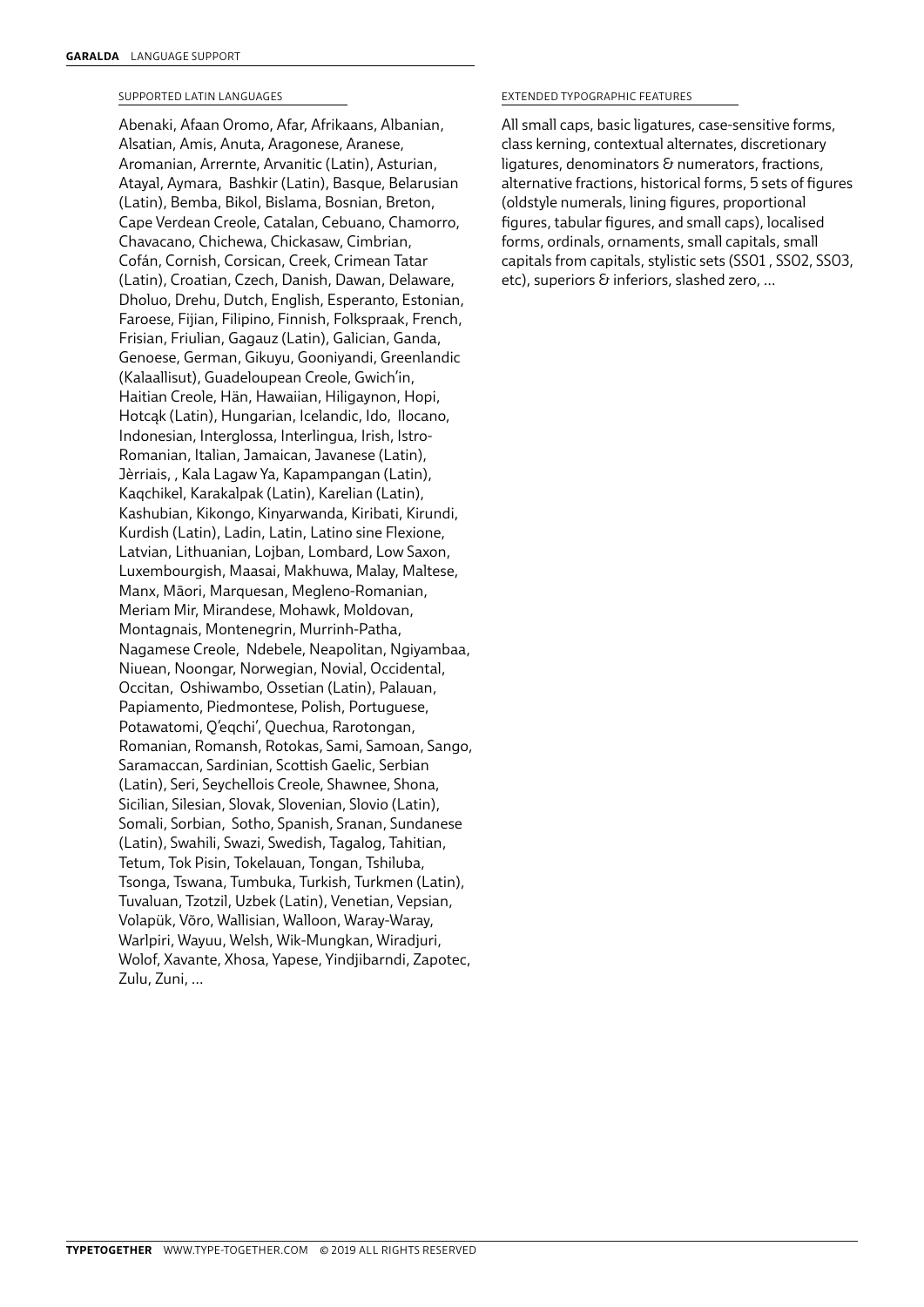### THE DESIGNERS CREDITS

**Xavier Dupré** was born in France in 1977. He studied graphic design in Paris as well as calligraphy and typography at the Scriptorium de Toulouse with Bernard Arin and Rodolphe Giuglardo. Beginning in 1999 he worked as a type designer in a packaging design agency. He has also collaborated with Ladislas Mandel (known for telephone directory typography) on Renaissance experimental writings. Since 2001, after publishing his first type family through FontFont, he has lived and travelled in Asia where he designed Latin & Khmer typefaces for NGOs in Cambodia.

His typefaces have been awarded on several occasions with the Certificate of Typographic Excellence by New York's Type Directors Club.

Xavier prefers to work in full freedom, without any constraints, in order to spend time observing nature and cooking especially vegetarian food and pastries.

Xavier has published Garalda and Molto with TypeTogether.

*Lead design and concept* **Xavier Dupré**

*Engineering* Sonja Stange

*Graphic design* Elena Veguillas Noel Pretorious

*Copywriting* Joshua Farmer